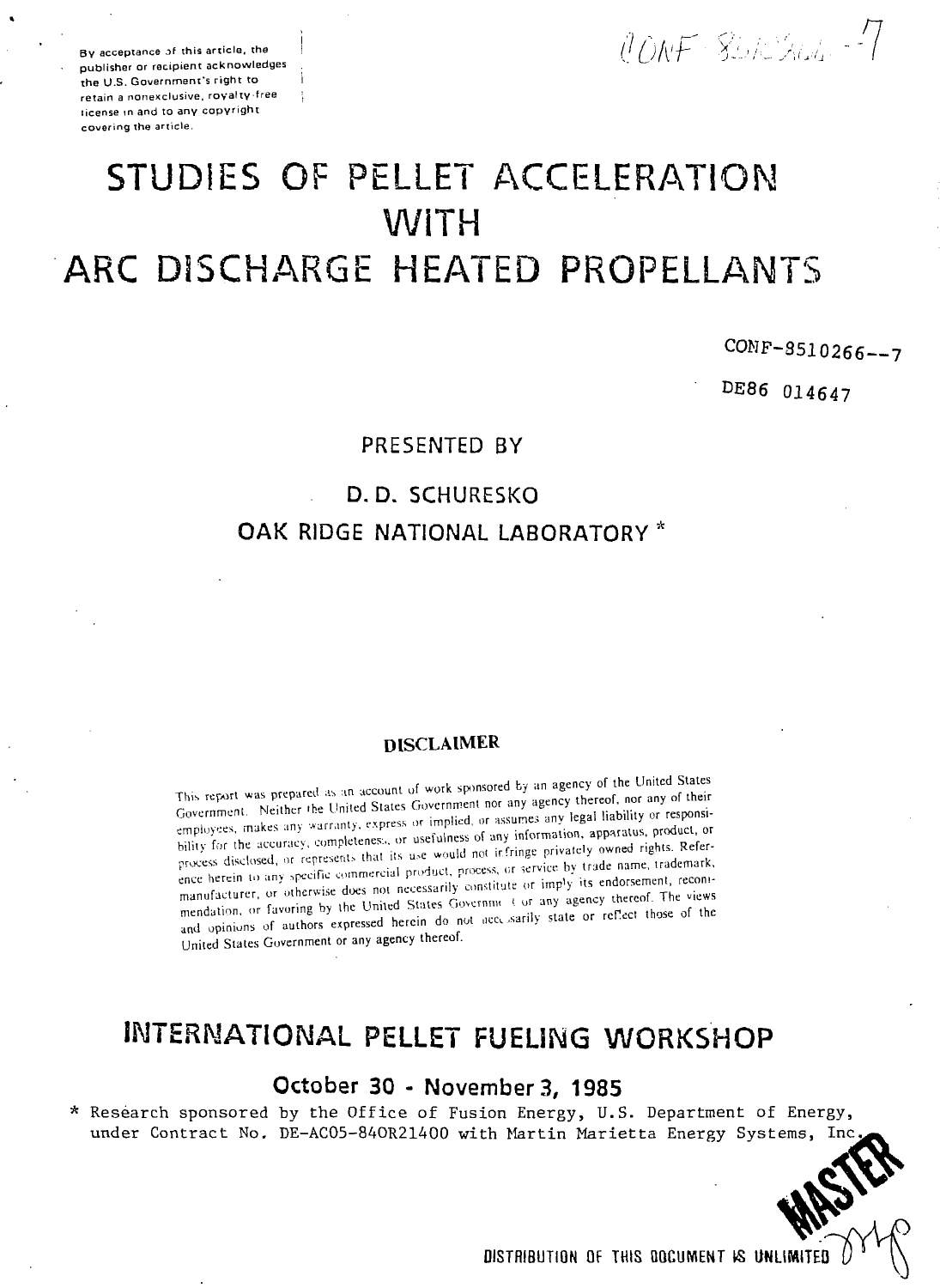By acceptance of this article, the publisher or recipient acknowledges the U.S. Government's right to retain a nonexclusive, royalty-free license in and to any copyright covering the article.

### STUDIES OF PELLET ACCELERATION WITH ARC DISCHARGE HEATED PROPELLANTS

D. D. Schuresko Oak Ridge National Laboratory\*

An arc discharge has been utilized to heat gaseous propellants in a pneumatic pellet gun. A cylindrical arc chamber is interposed between the propellant inlet valve and the gun breech and fitted with a ceramic insert for generating swirl in the incoming gas stream. The arc is initiated after the propellant valve opens and the breech pressure starts to rise; a typical discharge lasts 300 microseconds with peak currents up to 2 kA at arc voltages ranging from 100-400 V. The system is instrumented with piezoelectric pressure transducers at the propellant valve outlet, gun breech, and gun muzzle. The gun has been operated with 4 mm diameter polyurethane foam pellets (density  $= 0.14$  g/cm<sup>3</sup>), a 40 cm-long barrel, and various gas propellants at pressures exceeding 70 bar. At  $I_{\text{arc}} = 1$  kA,  $V_{\text{arc}} = 200$  V, with helium propellant, the arc produces a 2-3 fold prompt increase in  $P_{\text{breek}}$  and a delayed increase in  $P_{\text{muzzlet}}$ ; the pellets exit the gun from 0.5-1.0 ms earlier than with the gas alone at 40% higher speeds. Comparisons with the so-called ideal gun theory and with full one-dimensional hydrodynamic calculations of the pellet acceleration will be presented.

\*Research sponsored by the Office of Fusion Energy, U.S. Department of Energy, under Contract No. DE-AC05-84OR21400 with Martin Marietta Energy Systems, Inc.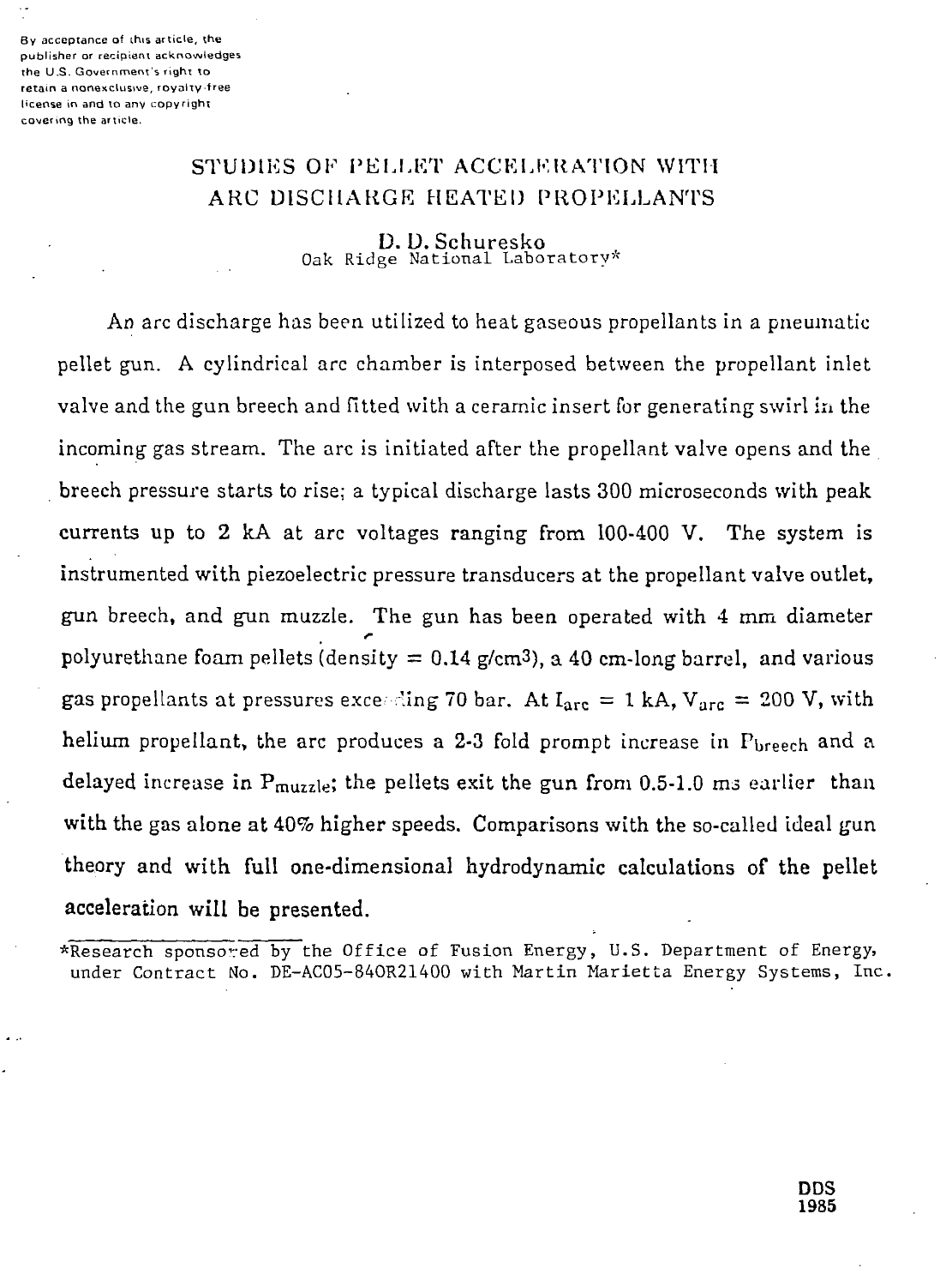# ACCELERATION OF POLYURETHANE FOAM PELLETS WITH ARC-DISCHARGE HEATED PROPELLANTS

© 4.2 mm x 4.6 mm diameter polyurethane foam  $\therefore$  pellets (density - .137 gm/cm3)

**•** Discharge from  $10 \text{ kV}$ ,  $140 \mu\text{F}$  capactor bank

 $\ddot{\phantom{0}}$ 

 $H_e$ ,  $H_2$  propellants at pressures of 200-1000 psi

(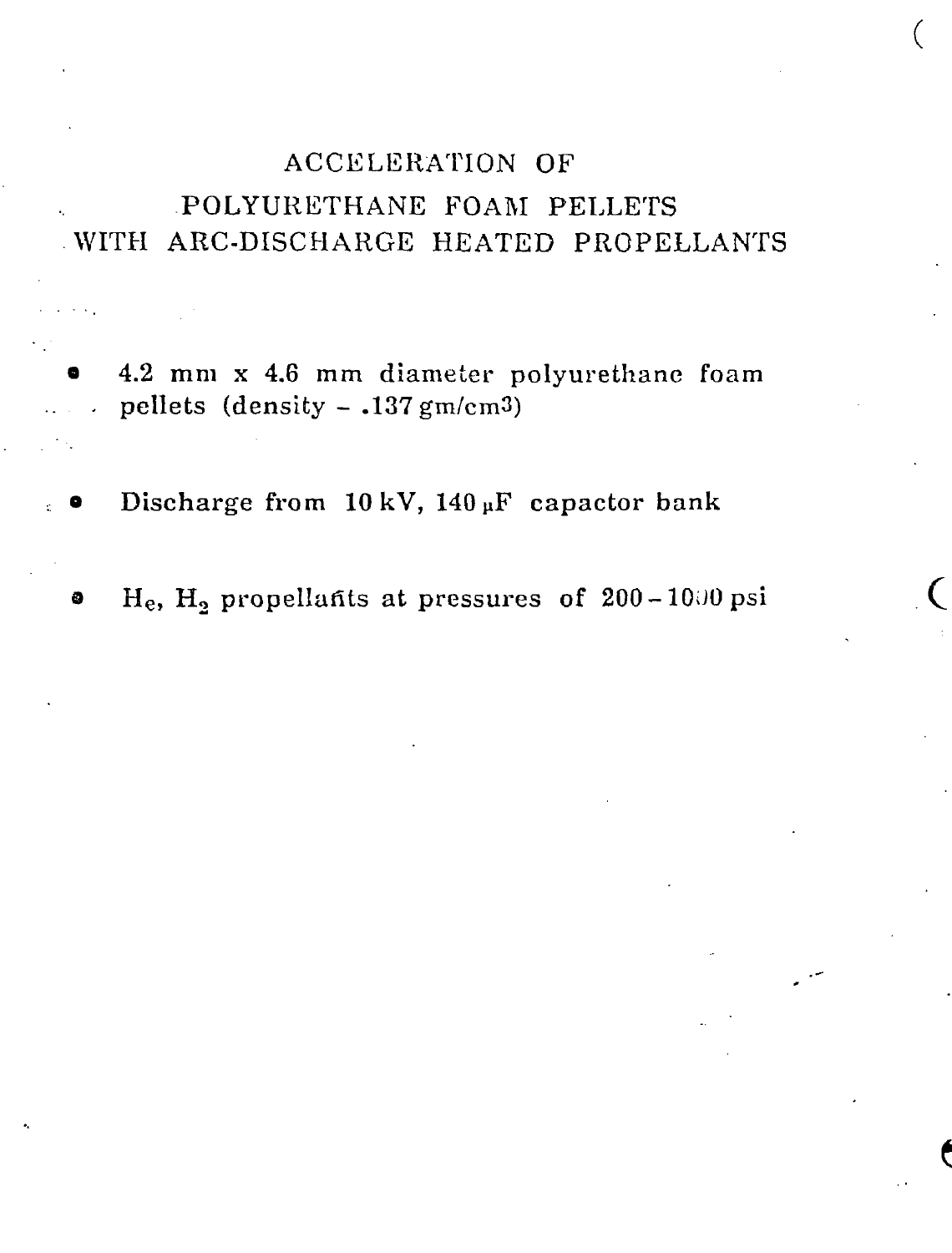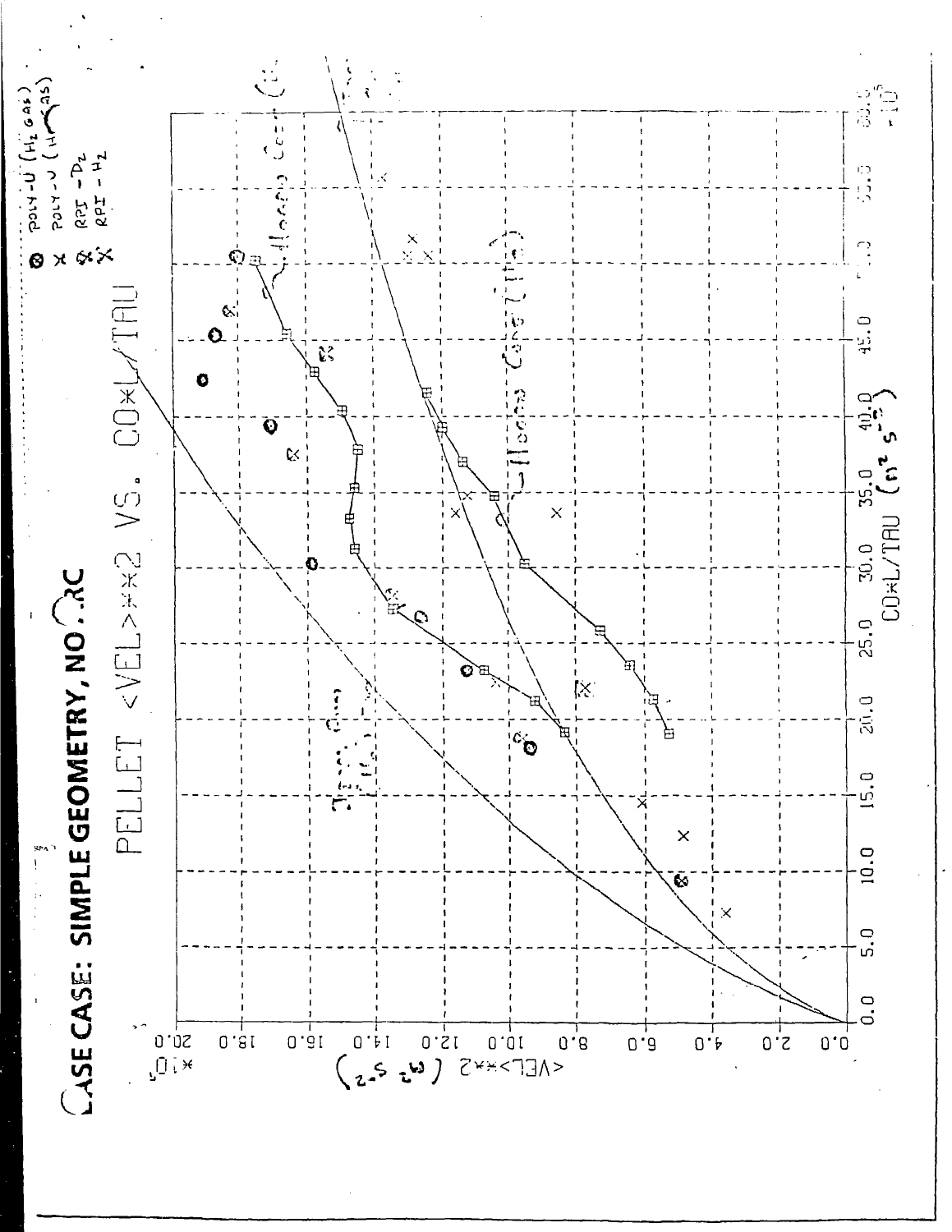





**VELOCITY** 





**NRCH NU'SER** 

10.M  $0.30$ 



TEMPERATURE

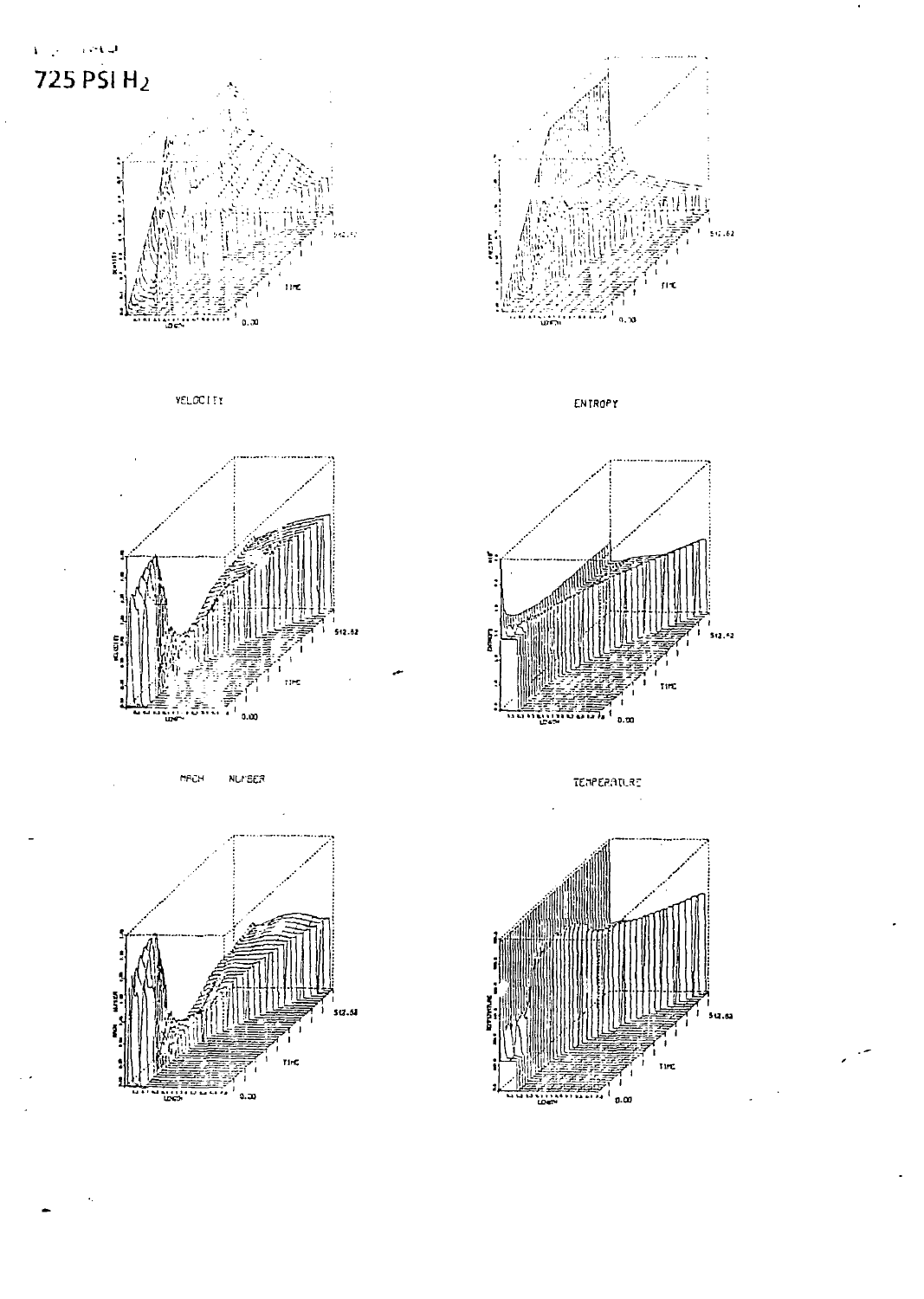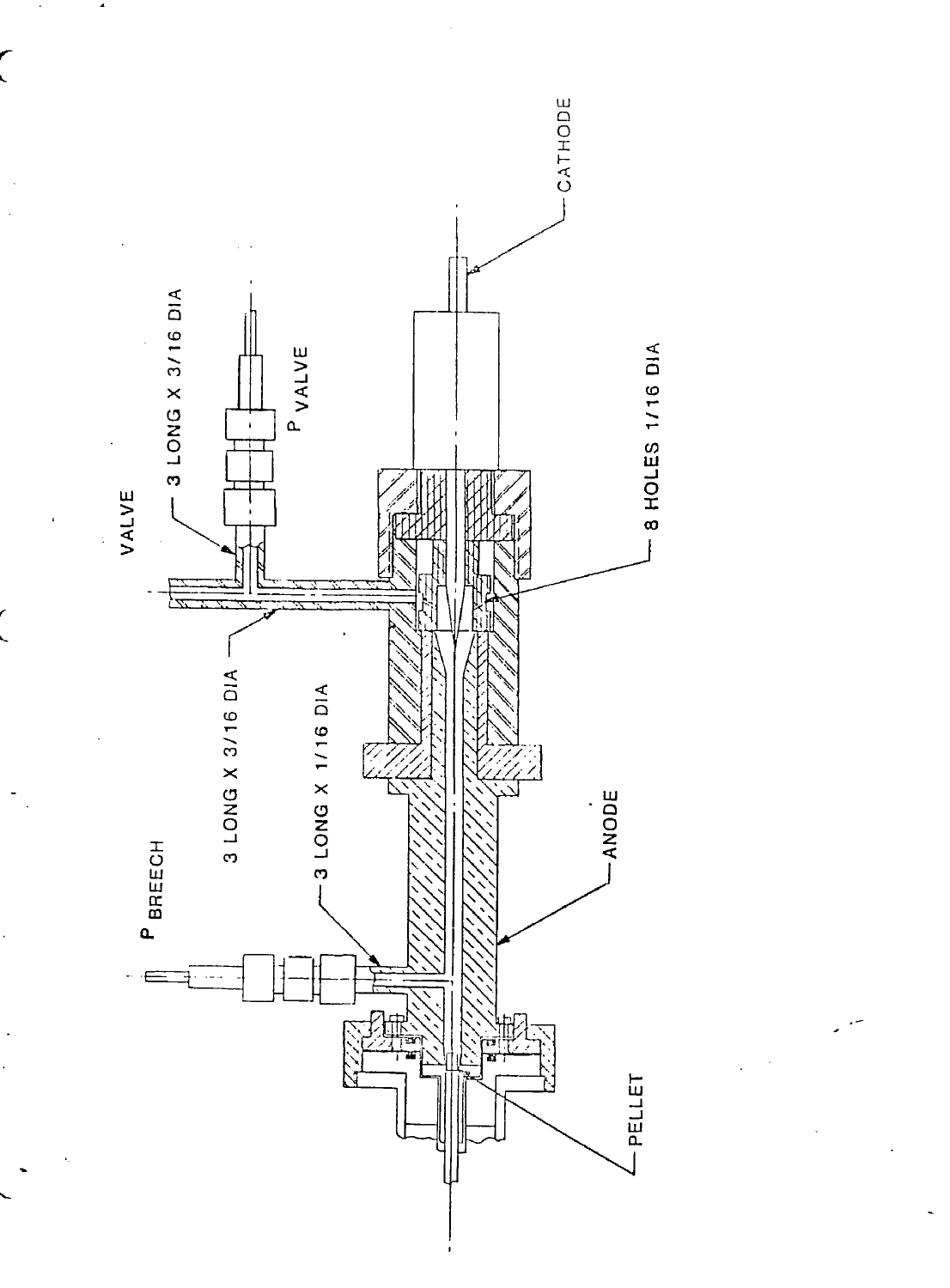いみ コンラ 不知る  $\mathbf{1}$  and  $\mathbf{1}$  Arcult GO, FRA

Re GAS WILROUT TO

 $\sqrt{2}$ 

 $\big($ 

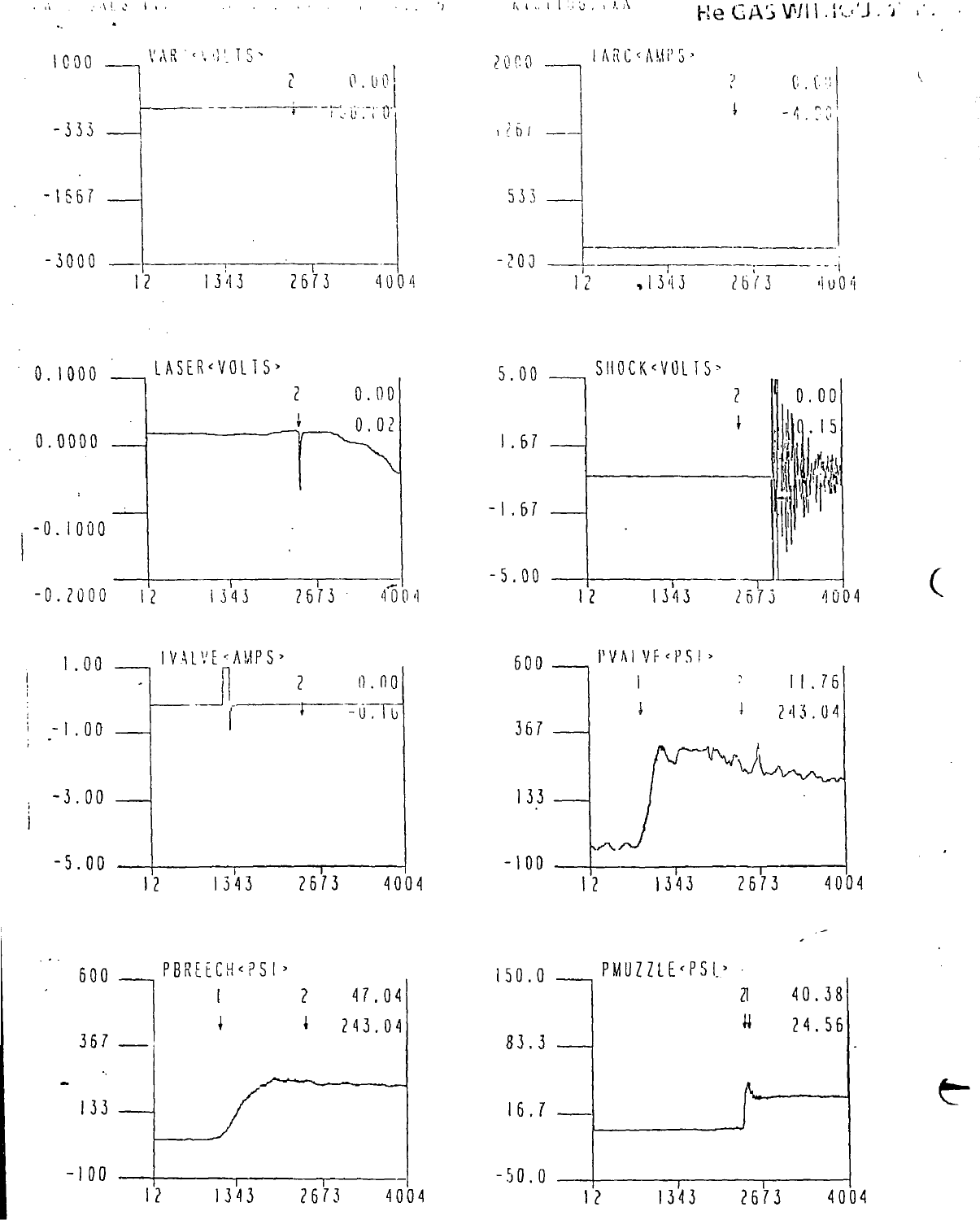· PRESSURES/IV/TIMING VS. TIME<SEC.I.E-6> KIOIIO7.IXA He GAS WITH ARC



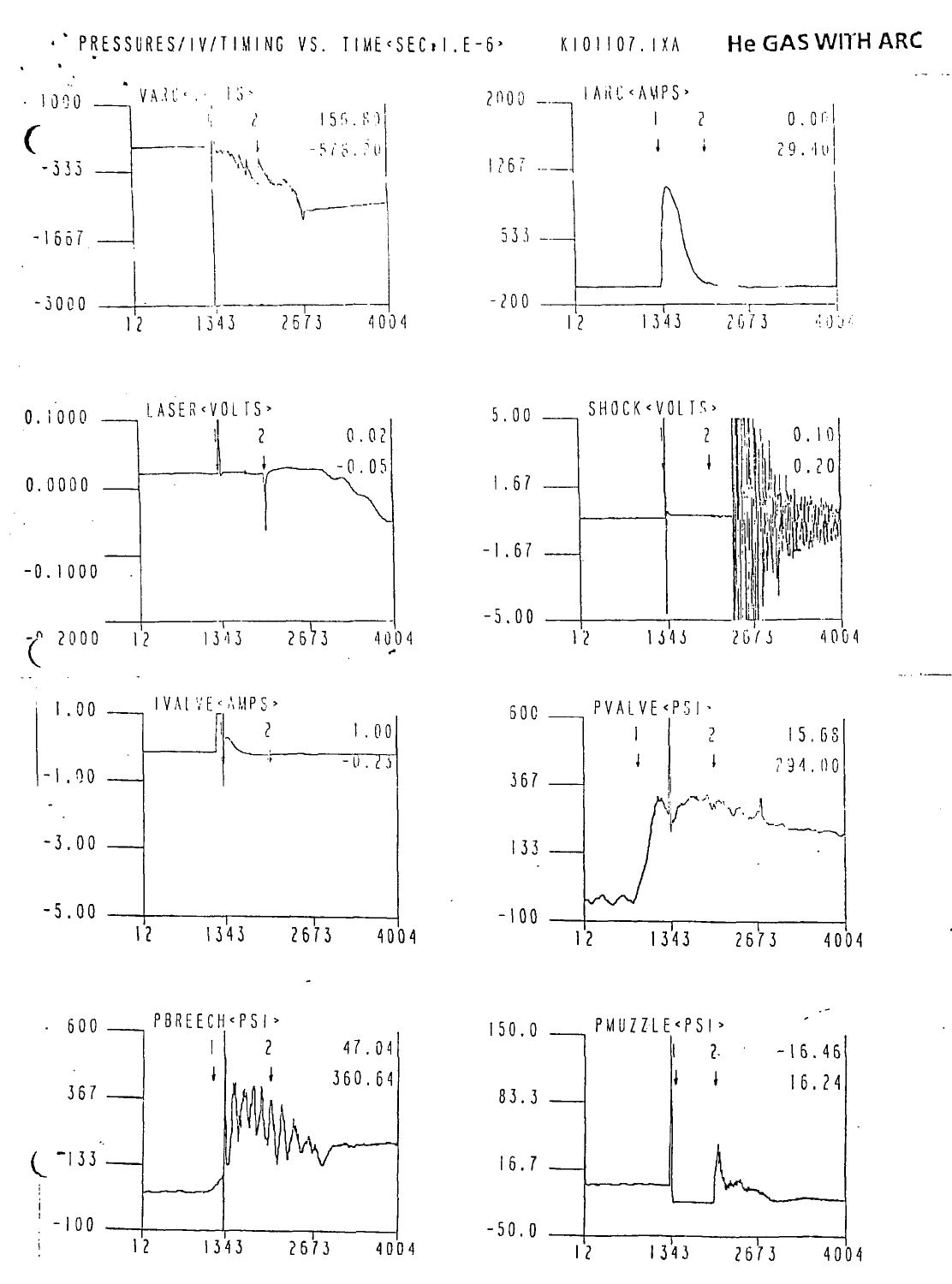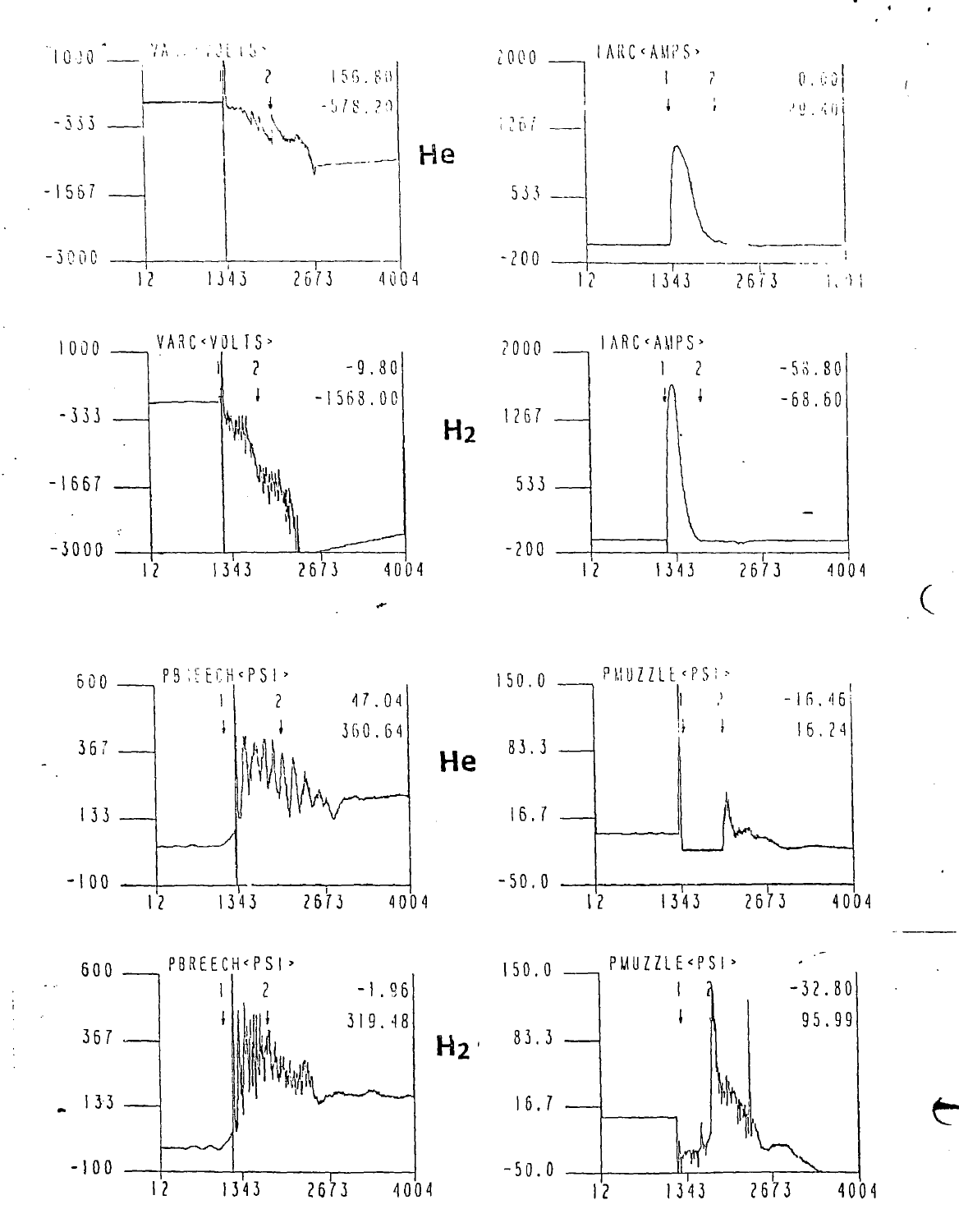| $H_{2}$                                       |  |  |                                                 |      |                                                                                                                                                                                                                                        |
|-----------------------------------------------|--|--|-------------------------------------------------|------|----------------------------------------------------------------------------------------------------------------------------------------------------------------------------------------------------------------------------------------|
|                                               |  |  |                                                 |      | SHOT $\langle P_{\text{Re}} \rangle$ $\Delta P_{\text{eq}}$ $\Delta \phi^{\text{osc}}$ $\gamma$ $\kappa \in \langle P_{\text{ca}} \rangle$ AL=W $\Delta P_{\text{eq}} / \langle P_{\text{inc}} \rangle$ $\kappa \in \langle V \rangle$ |
| $092703$ $173$ $-$ 0 $1060$ $9.9$             |  |  | 6.3                                             |      | 5.78                                                                                                                                                                                                                                   |
| $092706 259 - 0 1306 7.5 9.4$                 |  |  |                                                 |      | 0.70                                                                                                                                                                                                                                   |
| $101510$ $262$ $143$ $110$ $1387$ $8.4$ $9.5$ |  |  |                                                 | 0.55 | 0.88                                                                                                                                                                                                                                   |
| $1015:2$ $202$ $93$ $0$ $878$ $3.4$ $7.3$     |  |  |                                                 | 0.46 | 0.47                                                                                                                                                                                                                                   |
|                                               |  |  |                                                 |      |                                                                                                                                                                                                                                        |
| He                                            |  |  |                                                 |      |                                                                                                                                                                                                                                        |
| $o(02 \t/36 \t - 0 \t 731 \t 2.7 \t 4.9$      |  |  |                                                 |      | 0.55                                                                                                                                                                                                                                   |
| 092002 270 - 0 1112 5.4 9.8                   |  |  |                                                 |      | 0.55                                                                                                                                                                                                                                   |
|                                               |  |  | 101107 212 53 47 1075 5.1 7.7 0.27              |      | 0.66                                                                                                                                                                                                                                   |
|                                               |  |  | $10106$ $148$ $40$ $0$ $759$ $7.5$ $5.9$ $0.27$ |      | 0.46                                                                                                                                                                                                                                   |

N 5% EFFICIENCY FOR ARC HEATING

 $\mathbb{Z}$ 

 $\frac{1}{\sqrt{2}}\sum_{i=1}^{n}$ 

 $\ddot{\phantom{0}}$ 

 $\mathcal{L}^{(1,2)}$